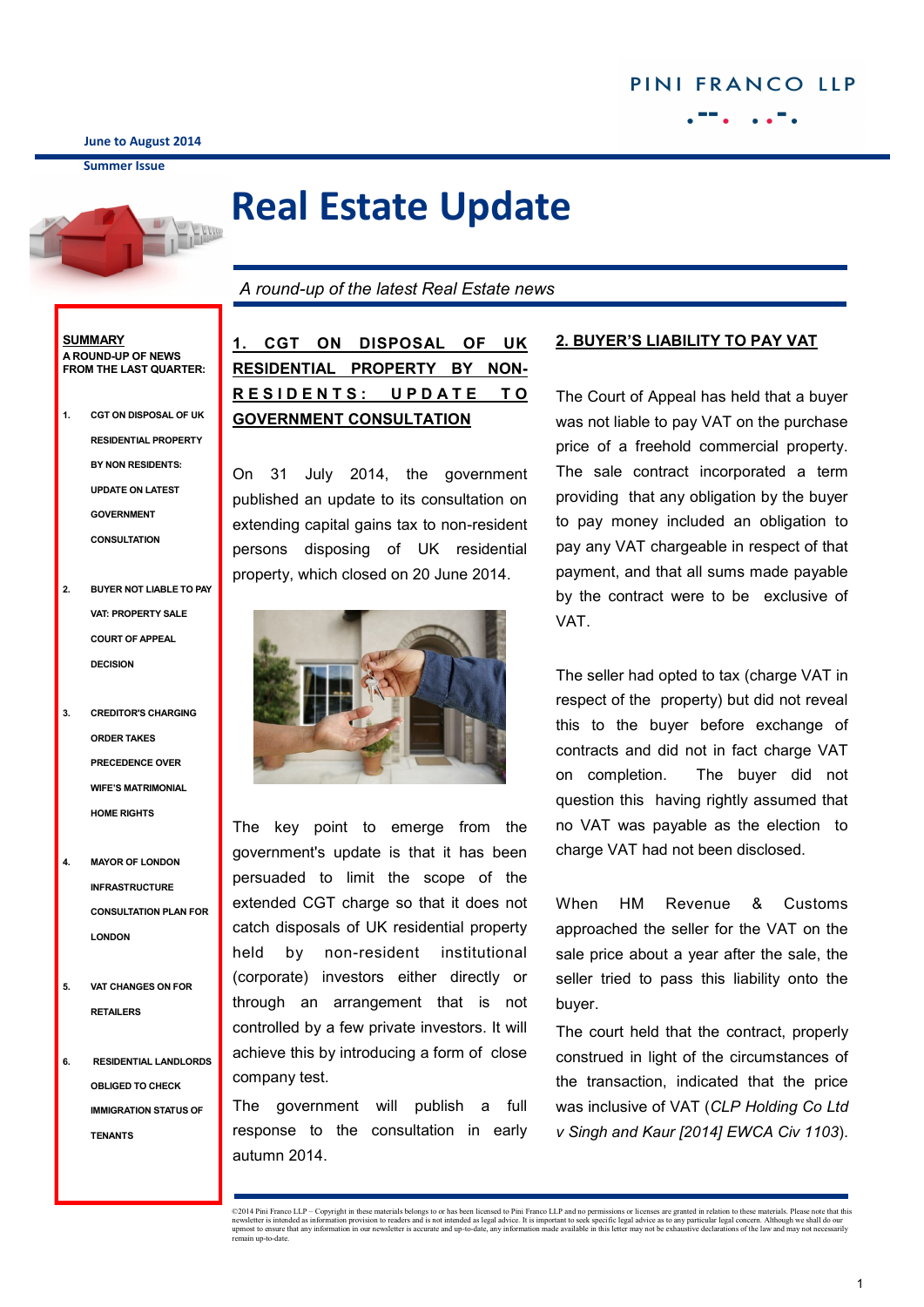# PINI FRANCO LLP

### **Commercial Property Update**

**Note:** The effect of this for the seller was that it was obliged to pay the VAT element on the sale price (20%) to the tax authorities due to its failure to clarify the VAT position with the buyer prior to exchange of contracts.

It is extremely important to obtain legal advice on the sale of any commercial property to ensure that the correct VAT procedure is followed and that liability is properly apportioned under the terms of the contract.



### **3. CREDITOR'S CHARGING ORDER TAKES PRECEDENCE OVER WIFE'S MATRIMONIAL HOME RIGHTS**

In *Fred Perry (Holdings) Ltd v Genis and another (unreported)*, 1 August 2014, the High Court gave precedence to a commercial creditor's charging orders over a wife's home rights and made an order for sale of the family home.



## **4. THE MAYOR OF LONDON HAS LAUNCHED A CONSULTATION PLAN ON HIS LONG-TERM INFRASTRUCTURE PLANS FOR LONDON.**

The Mayor of London has launched the London Infrastructure Plan 2050, which considers the capital's infrastructure needs, the associated costs and funding possibilities. Among other things, the plan considers London's future needs relating to housing, transport, green infrastructure, digital connectivity, energy, water and waste.

The plan is set out in two main documents, a presentation-style document outlining the proposals and a consultation paper that provides more detail. A number of supporting documents provide background information.

It is interesting to note the plan's predictions of London's future needs, such as the need for 1.5 million additional homes and a 70% increase in public transport capacity, together with the assertion that housing and transport will account for 75% of the infrastructure cost.

However, given its long term nature, it is quite possible the plan's specific proposals may never be implemented. For example, the plan's suggestion of a new airport on the Thames estuary was rejected by the Airport's Commission within days of the plan's publication.

The consultation closes on 31 October 2014.

<sup>©2014</sup> Pini Franco LLP – Copyright in these materials belongs to or has been licensed to Pini Franco LLP and no permissions or licenses are granted in relation to these materials. Please note that this rewsletter is incorna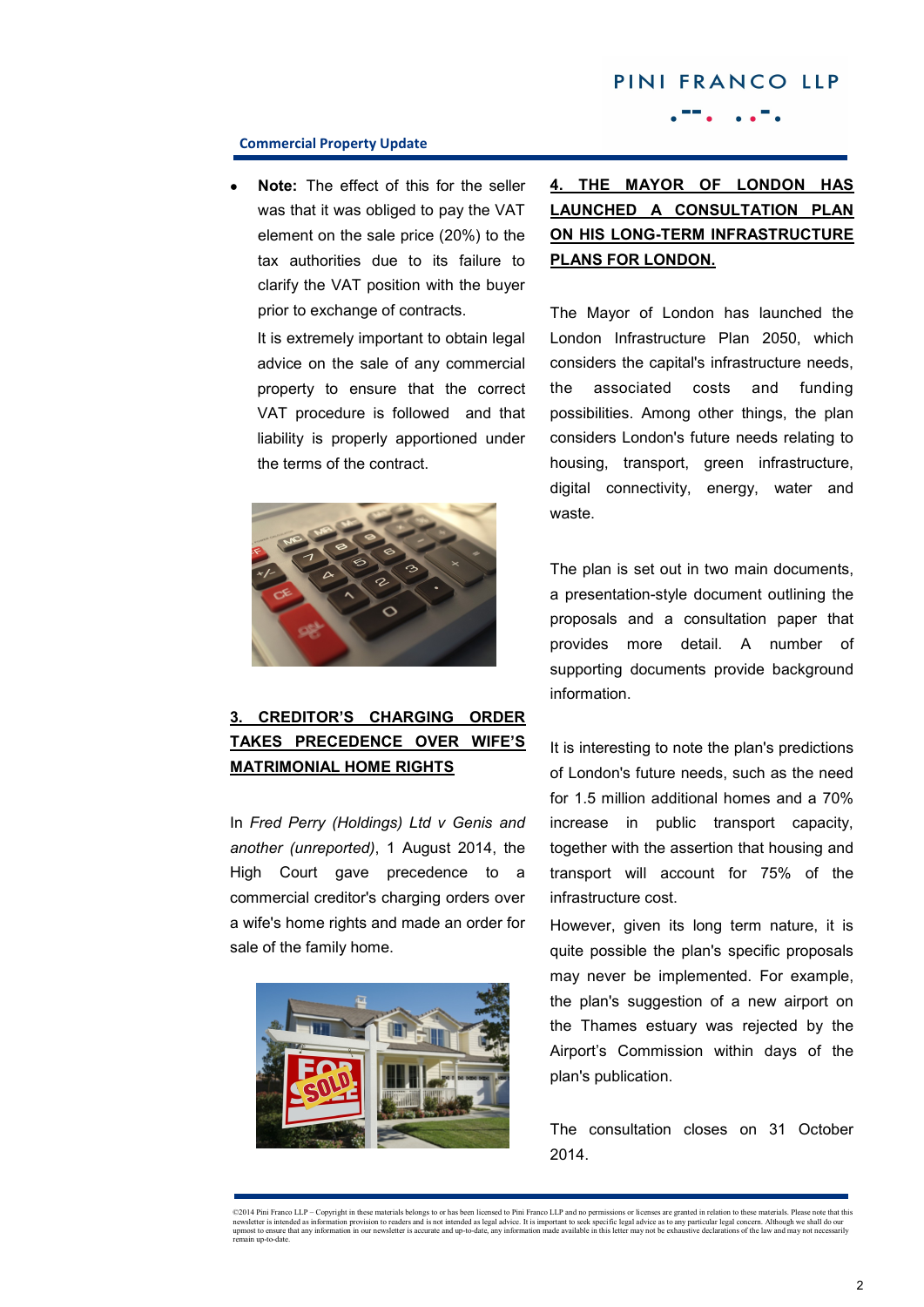# PINI FRANCO LLP

#### **Commercial Property Update**

See www.london.gov.uk/getinvolved/ consultations



### **5. TRANSFER OF A GOING CONCERN – CHANGES IN VAT POSITION TO BENEFIT RETAILERS WITH PROPERTY INTERESTS**

HM Revenue & Customs (HMRC) has issued a brief announcing further changes to its VAT policies concerning transfers of a business as a going concern (TOGC) where the assets include an interest in property.

**Background:** Where a supply of goods or services constitutes a TOGC, for VAT purposes the transfer is VAT-free subject to certain conditions.

**Facts:** The HMRC brief states that some examples from the following transactions are now covered by the TOGC provisions and so are **outside** the scope of VAT, subject to both the general conditions and the transferor in effect transferring substantially the whole of its economic interest in the land to the transferee:

A **surrender of a property** lease; for example, where a retailer sells its retailing business to its landlord.

**A grant of a lease**, even if it is not part of

a property letting business; for example, where **the transfer of a retail business involves the grant of a lease rather than a sale of the seller's interest in the land.** 

For historic transactions, businesses may be able to claim refunds for overpaid VAT, and for stamp duty land tax (SDLT) to the extent that it was assessed on a value that incorrectly included VAT.

In addition, the brief introduced a change to the VAT policy on TOGCs of some new residential and charitable developments. HMRC now accepts that a buyer of a relevant development as part of a TOGC can take on the seller's status as a person constructing a building, so that a grant of a major interest in that land by the buyer can be subject to 0% VAT.

**Comment:** The announcements in the brief are a welcome change of policy for affected businesses, in particular the extension of the TOGC rules to non-property letting businesses.

Taxpayers intending to seek repayment of SDLT and VAT for historic transactions should do so as soon as possible, as time limits apply.

## **6. RESIDENTIAL LANDLORDS OBLIGED TO CHECK IMMIGRATION STATUS OF TENANTS**

The Immigration Act 2014 (IA 2014) prohibits private landlords of residential properties from allowing certain people to occupy those properties.

The prohibition is based on the immigration

<sup>©2014</sup> Pini Franco LLP – Copyright in these materials belongs to or has been licensed to Pini Franco LLP and no permissions or licenses are granted in relation to these materials. Please note that this rewsletter is incorde